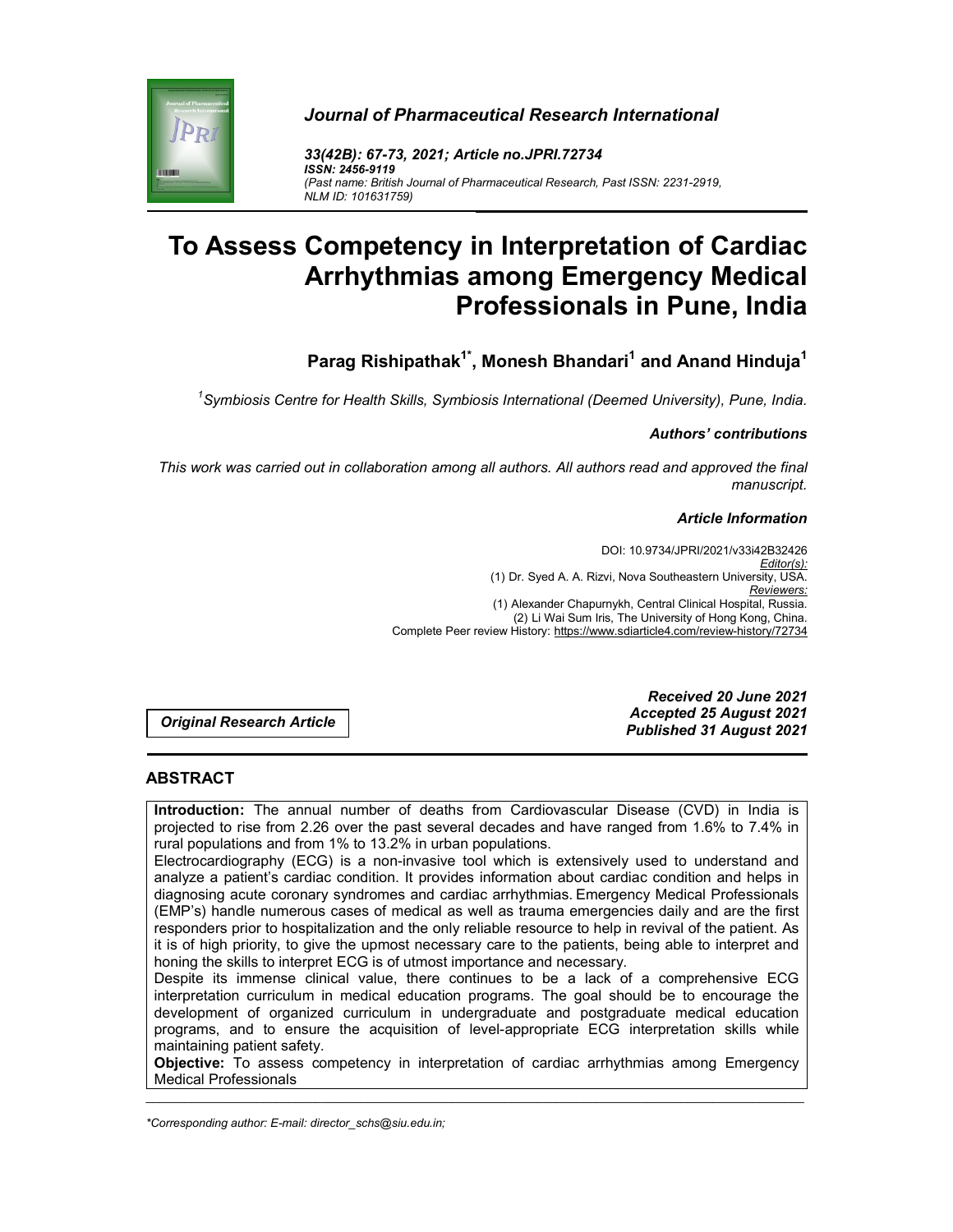**Study Design: Place of Study:** Symbiosis Centre for Health Skills (SCHS), Pune India in May 2021. **Methodology:** The present study was conducted in May 2021, amongst 200 Emergency Medical Professionals (EMPs) employed in various hospitals in the city of Pune, India. American Heart Association (AHA) – Pre-course Self-Assessment questions were utilized for the study to assess ECG interpretation competency among Emergency Medical Professionals. **Conclusion:** The present study highlights the poor ECG competence amongst EMP's. and is limited by its small sample size and interpretation of only three kinds of cardiac rhythms. Yet the study offers, insight on the current gaps in competence and offers simple solutions to improve the scenario.

*Keywords: Competency; ECG interpretation; emergency medical professionals; arrhythmias.*

## **1. INTRODUCTION**

The PANARrhythMia and Heart Failure Registry (PANARM HF) characterized demographic, clinical and interventional therapy indication profiles of cardiac arrhythmia (CA) and heart failure (HF) patients in India. The Cardiac Arrest (CA) / Heart Failure (HF) distribution of patients was: HF – 58%, bradyarrhythmia – 15%, atrial fibrillation - 15%, other supraventricular<br>tachyarrhythmia - 10% and ventricular tachyarrhythmia – 10% and ventricular tachycardia/fibrillation – 4.5%. The CA/HF population comprised of male – 62 % and below age 60 – 45% [1]. The annual number of deaths from Cardiovascular Disease (CVD) in India is projected to rise from 2.26 over the past several decades and have ranged from 1.6% to 7.4% in rural populations and from 1% to 13.2% in urban populations [2].

Electrocardiography (ECG) is a non-invasive tool which is extensively used to understand and analyze a patient's cardiac condition. It provides information about cardiac condition and helps in diagnosing acute coronary syndromes and cardiac arrhythmias [3]. Emergency Medical Professionals (EMP's) handle numerous cases of medical as well as trauma emergencies on a daily basis. EMP's are the first responders prior to hospitalization and the only reliable resource to help in revival of the patient. As it is of high priority, to give the upmost necessary care to the patients, being able to interpret and honing the skills to interpret ECG is of utmost importance and necessary [4,5].

ECG analysis and STEMI diagnosis during prehospital management of patients, helps in reducing the on scene and transportation duration and resulted into reduced time required from door to balloon [6,7]. Despite its immense clinical value, there continues to be a lack of a comprehensive ECG interpretation curriculum in medical education programs. comparative study reveals that hospital nurses are comparatively more competent than pre-hospital health professionals and EMP's [8].

There seems to exist a lacuna in established ECG reporting methods, resulting in varied ECG interpretation, across many healthcare professionals. The ubiquity of the ECG in clinical practice cannot be denied and thus for acquisition and retention of this clinical skill, computer softwares and artificial intelligence may be used for ECG interpretation [9].

The online ECG-interpretation programmes have proven to be very useful instrument to learn ECG. In addition to the traditional teaching methods, internet-delivered education may be more effective due to easy availability, greater immediacy, improved visualization and interactivity [10]. The goal should be to encourage the development of organized curriculum in undergraduate and postgraduate medical education programs, and to ensure the acquisition of level-appropriate ECG interpretation skills while maintaining patient safety [11].

#### **1.1 Objective**

To assess competency in interpretation of cardiac arrhythmias among Emergency Medical Professionals

## **2. METHODOLOGY**

The present study was conducted in May 2021, amongst 200 Emergency Medical Professionals (EMPs) employed in various hospitals in the city of Pune, India. The hospitals included around 30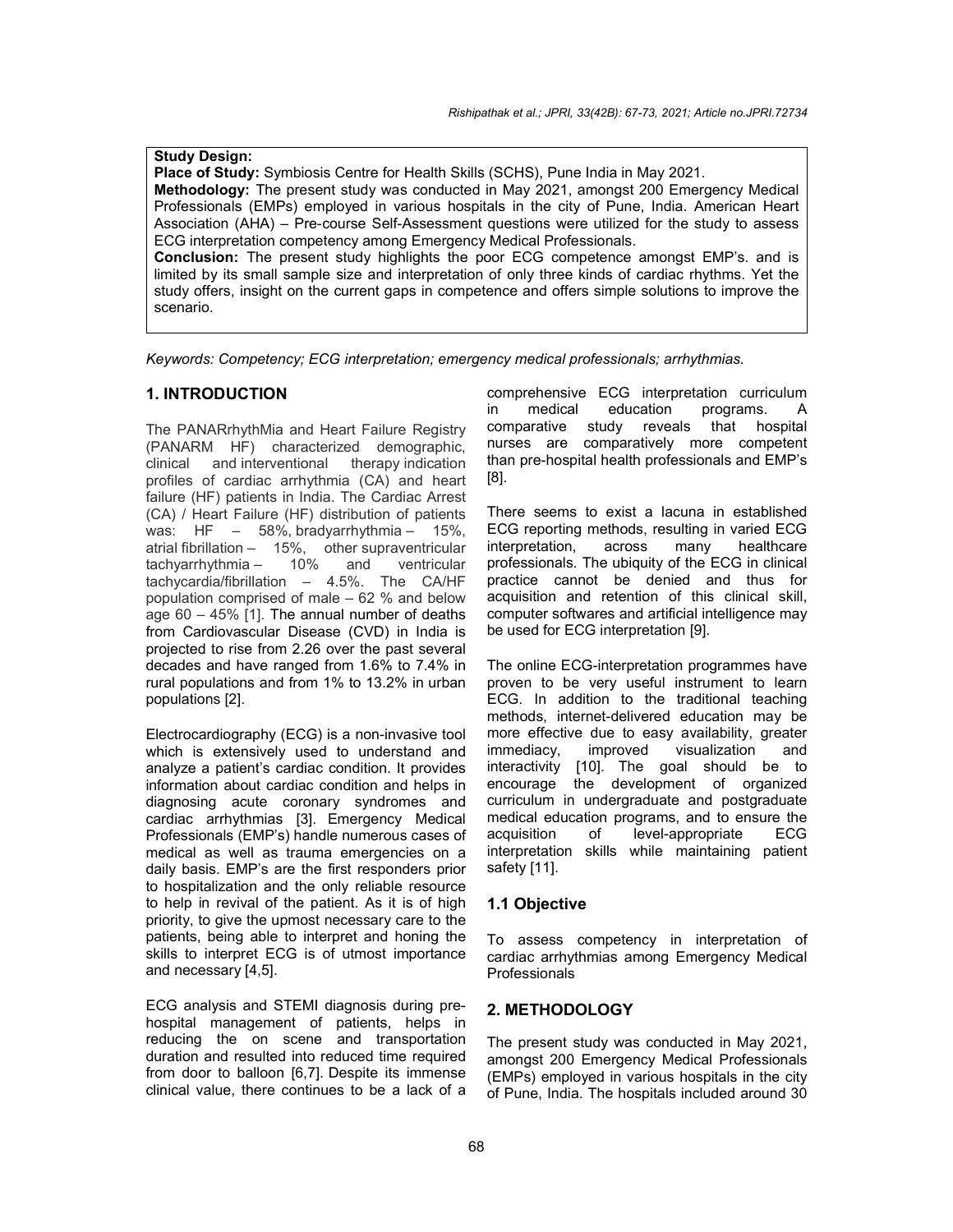General Hospitals and 10 Corporate Hospitals. Questions from American Heart Association (AHA) – Pre-course Self-Assessment of the year 2020 [12]. were utilized for the study to assess ECG interpretation competency among Emergency Medical Professionals.

The tool consisted of fifteen items questionnaire to test the competence of EMS professionals with regards to ECG interpretation. Each item consisted of an ECG strip depicting the rhythms obtained in clinical conditions of bradyarrhythmia (4), tachyarrhythmia (6), and cardiac arrest (5). The level of difficulty ranged from cardiac arrest rhythms like asystole, ventricular fibrillation being easy to identify to tachycardia rhythms like atrial flutter and in bradycardia, 2<sup>nd</sup> degree Type 1 which are more complicated and difficult to identify.

#### The participants were asked to identify the rhythm by selecting the correct answer from multiple choices given below each image. Each correct interpretation was awarded a score of 1. Hence, the individual score could range from minimum 0 to maximum 15.

The questionnaire was administered to the participants through online mode. Any queries pertaining to the questionnaire were clarified during data collection by researchers.

All fifteen items were required to be mandatorily filled. The respondents were given one-day deadline to revert with responses. Any queries pertaining to the questionnaire were clarified during data collection. 173 respondents reverted with completely filled questionnaire. The data was tabulated and statistically analyzed with the of SPSS version 23.

## **3. RESULTS**

| <b>Parameter</b>                    | <b>Number (Percentage)</b> |
|-------------------------------------|----------------------------|
| Age:                                |                            |
| Less than 25                        | 59 (34.1%)                 |
| 25 to 30                            | 96 (55.5%)                 |
| 30 years above                      | 18 (10.4%)                 |
| Sex:                                |                            |
| Male                                | 50 (28.9%)                 |
| Female                              | 123 (71.1%)                |
| <b>Undergraduate Qualification:</b> |                            |
| <b>BHMS</b>                         | 91 (52.6%)                 |
| <b>BAMS</b>                         | 58 (33.5%)                 |
| <b>BUMS</b>                         | 11 (6.4%)                  |
| <b>Others</b>                       | 13 (7.7%)                  |
| <b>Work Experience:</b>             |                            |
| Less than 1 year                    | 91(52.6%)                  |
| 1 to 3 years                        | 62 (35.8%)                 |
| More than 3 years                   | 20 (11.6%)                 |

#### **Table 1. Demographic Table**

#### **Table 2. Responses to Cardiac Arrest Rhythms**

| <b>Cardiac Arrest</b>                |                                             |  |
|--------------------------------------|---------------------------------------------|--|
| Rhythm                               | Number of correct responses (In Percentage) |  |
| <b>Ventricular Fibrillation</b>      | 63 (36.4%)                                  |  |
| Pulseless Ventricular Tachycardia    | 56 (32.5%)                                  |  |
| <b>Pulseless Electrical Activity</b> | 50 (28.9%)                                  |  |
| Asystole                             | 66 (38.2%)                                  |  |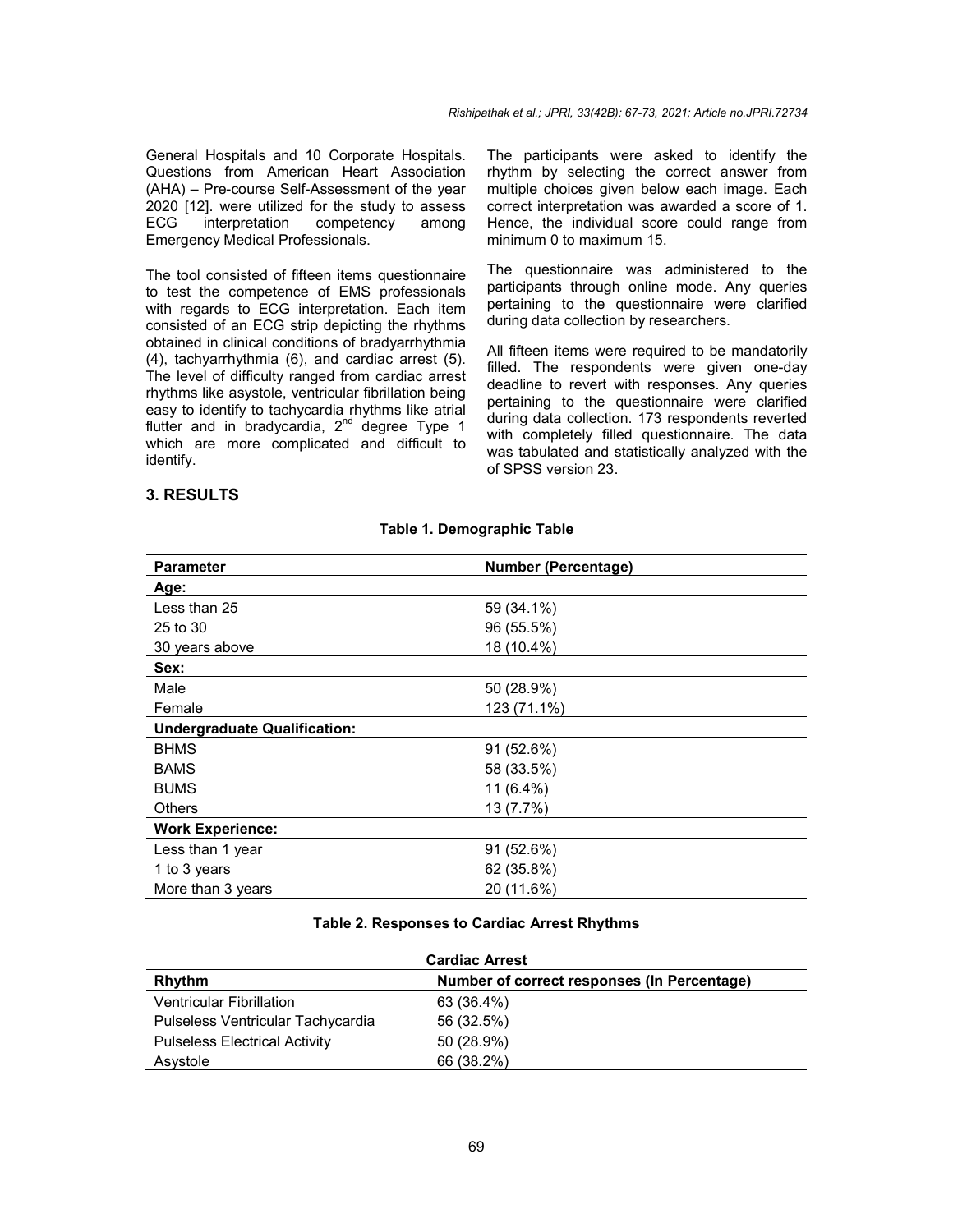

#### **Fig.1. ECG Interpretation –Competence**

*The mean individual score obtained was 5.48 out of 15 with Standard Deviation of 4.4.*

#### **Table 3. Responses to Bradyarrhythmias**

| <b>Bradyarrhythmias</b>                    |                                             |  |
|--------------------------------------------|---------------------------------------------|--|
| Rhythm                                     | Number of correct responses (In Percentage) |  |
| Sinus Bradycardia                          | 72 (41.86%)                                 |  |
| 2 <sup>nd</sup> Degree Heart Block Type I  | 35 (20.34)                                  |  |
| 2 <sup>nd</sup> Degree Heart Block Type II | 61 (35.46%)                                 |  |
| 3 <sup>rd</sup> Degree Heart Block         | 46 (26.6%)                                  |  |

#### **Table 4. Responses to Tachyarrhythmias**

| Tachyarrhythmias                    |                                             |  |
|-------------------------------------|---------------------------------------------|--|
| Rhythm                              | Number of correct responses (In Percentage) |  |
| <b>Atrial Flutter</b>               | $89(51.4)\%$                                |  |
| Monomorphic Ventricular Tachycardia | 76 (43.9%)                                  |  |
| Supraventricular Tachycardia        | 80(46.2%)                                   |  |

## **4. DISCUSSION**

Emergency Medical Professional's (EMP) are expected to be highly competent in terms of the ECG interpretation. ECG is one of the earliest diagnostic tools utilized during a cardiac emergency. Conditions like cardiac arrest and rhythm abnormalities like bradyarrhythmia and tachyarrhythmia can be immediately detected. Inability to correctly interpret the ECG can cause undue delay in initiating emergency care. This can significantly impact the mortality rate in cardiac emergencies in the Emergency Room.

In the present study, the average score of 5.48 out of 15 obtained by EMP's is dismal. The incorrect interpretation was found across all three categories of ECG i.e. cardiac arrest, bradyarrhythmia and tachyarrhythmia. The lowest result was obtained for the interpretation of 2<sup>nd</sup> Degree Heart Block Type 1.

The poor score could be attributed to two key reasons; one being lack of focus on ECG interpretation in the Undergraduate academic curriculum and the other being that more than 15% of the respondents had a work experience of less than one year and hence, might have had less exposure to ECG's in their work routine. The findings in the study assume great significance in<br>light of the consequence of incorrect consequence of incorrect interpretation leading to wrong course of treatment being adopted, thereby increasing the morbidity and mortality in cardiac emergencies.

ECG is a simple, affordable, non-invasive and rapid diagnostic modality, used ubiquitously in emergencies. Hence, greater emphasis should be placed on ECG interpretation competence in the Under Graduate academic curriculum. ECG interpretation should be included in formative and summative assessment, during the UG courses. Medical knowledge being both vast and volatile requires regular re-inforcement. This can be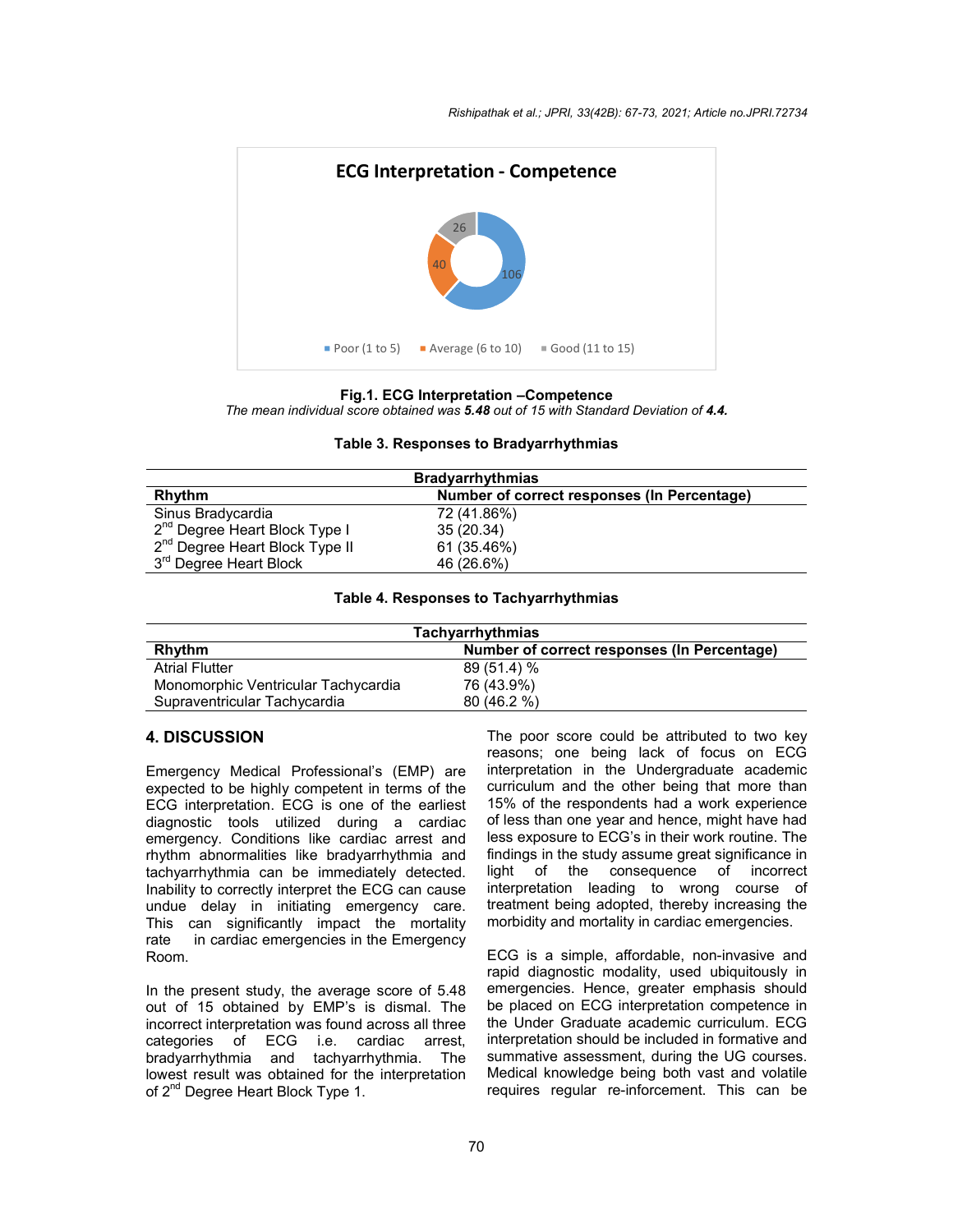ensured with the help of regular workshops and seminars which include competence assessment. EMP's should also utilize clinical opportunities offered in the workplace to revise their ECG concepts. They should utilize the experience of their seniors to improve their interpretation.

## **4. CONCLUSION**

The present study highlights the poor ECG competence amongst EMP's. The study is limited by its small sample size and interpretation of only three kinds of cardiac rhythms. Larger sample size studies with more diverse rhythms can be conducted to more accurately assess competence. Yet the study offers, insight on the current gaps in competence and offers simple solutions to improve the scenario.

## **DISCLAIMER**

The products used for this research are commonly and predominantly use products in our area of research and country. There is absolutely no conflict of interest between the authors and producers of the products because we do not intend to use these products as an avenue for any litigation but for the advancement of knowledge. Also, the research was not funded by the producing company rather it was funded by personal efforts of the authors.

## **CONSENT**

Informed consent was taken from the participants prior to the administration of the questionnaire.

## **ETHICAL APPROVAL**

Hat was obtained from Independent Ethics Committee, SIU

## **COMPETING INTERESTS**

Authors have declared that no competing interests exist.

## **REFERENCES**

- 1. Vora A, Naik A, Lokhandwala Y, Chopra A, Wander GS. Profiling cardiac arrhythmia and heart failure patients in India: The Pan-arrhythmia and Observational Study. 2017;69(2):226-239.
- 2. Murray CJ, Lopez AD. Alternative projections of mortality and disability by

cause 1990-2020: Global Burden of Disease Study, Lancet. 1997;349(9064): 1498-504.

- 3. AlGhatrif M, Lindsay J. A brief review: history to understand fundamentals of electrocardiography; Journal of Community Hospital Internal Medicine Perspectives. 2012;2(1):14383.
- 4. Gupta R, Joshi P, Mohan V, Reddy KS, Yusuf S. Epidemiology and causation of coronary heart disease and stroke in India. Heart. 2008;94:16–26.
- 5. Harrison F, Daiber NS, David M, Gnugnoli. EMS Utilization of Electrocardiogram in the Field; Star Pearls Publishing.; 2021.
- 6. Patel M, Dunford JV, Aguilar S. Prehospital electrocardiography by emergency medical personnel: effects on scene and transport times for chest pain and STsegment elevation myocardial infarction patients. Journal of American College of Cardiology*.* 2012;60:806–811.
- 7. Ferguson JD, Brady WJ, Perron AD, Kielar ND, Benner JP, Currance SB, Braithwaite S, Aufderheide TP. The prehospital 12 lead electrocardiogram: Impact on management of the out-of-hospital acute coronary syndrome patient. The American<br>Journal of Emergency Medicine. Journal of Emergency 2003;21(2):136-42.
- 8. Maryam R, Shahla S, Mansour G, Gilani N, Breen C. Electrocardiogram interpretation competency among emergency nurses and emergency medical service (EMS) personnel: A cross-sectional and<br>comparative descriptive study, 2021, comparative descriptive study, Nursing Open. 2021;8(4):1712-1719.
- 9. Breen C, Kelly G, Kernohan W. ECG interpretation skill acquisition: A review of learning, teaching and assessment. Journal of Electrocardiology. 2019;12; S0022-0736(18):30641-1.
- 10. Nilsson M, Bolinder G, Held C, Johansson B, Fors U, Ostergren J. Evaluation of a web-based ECG-interpretation programme for undergraduate medical students, BMC Meical Education. 2008;23(8):25.
- 11. Antiperovitch P, Zareba W, Steinberg JS, Bacharova L, Tereshchenko LG, Farre J, Nikus K, Ikeda T, Baranchuk A. Proposed In-Training Electrocardiogram Interpretation Competencies for Undergraduate and Postgraduate Trainees, Journal of Hospital Medicine. 2018;13(3):185-193
- 12. Available:https://elearning.heart.org/course /423.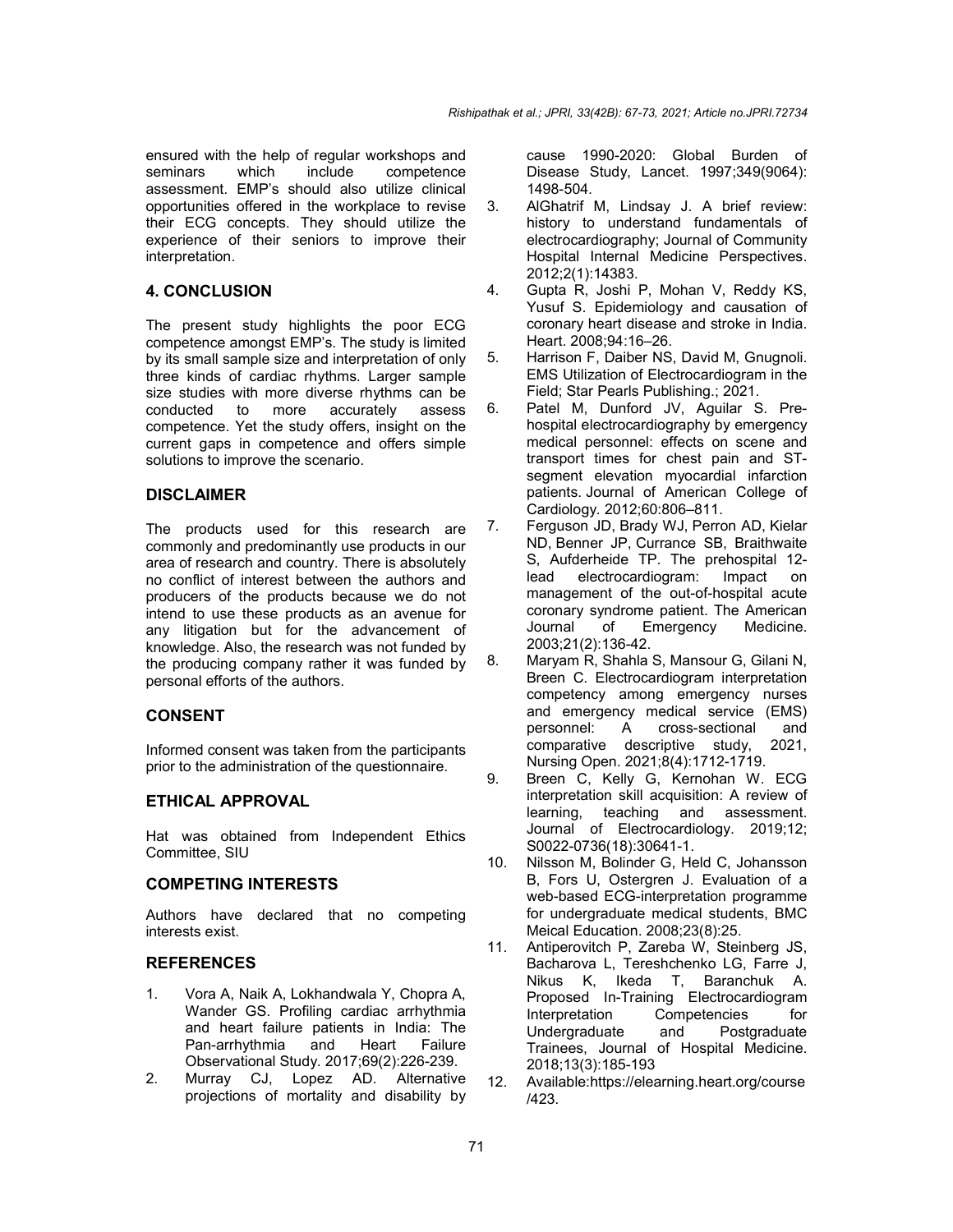# **APPENDIX A**



ECG strips below depict rhythms of cardiac arrest, bradycardia and tachycardia